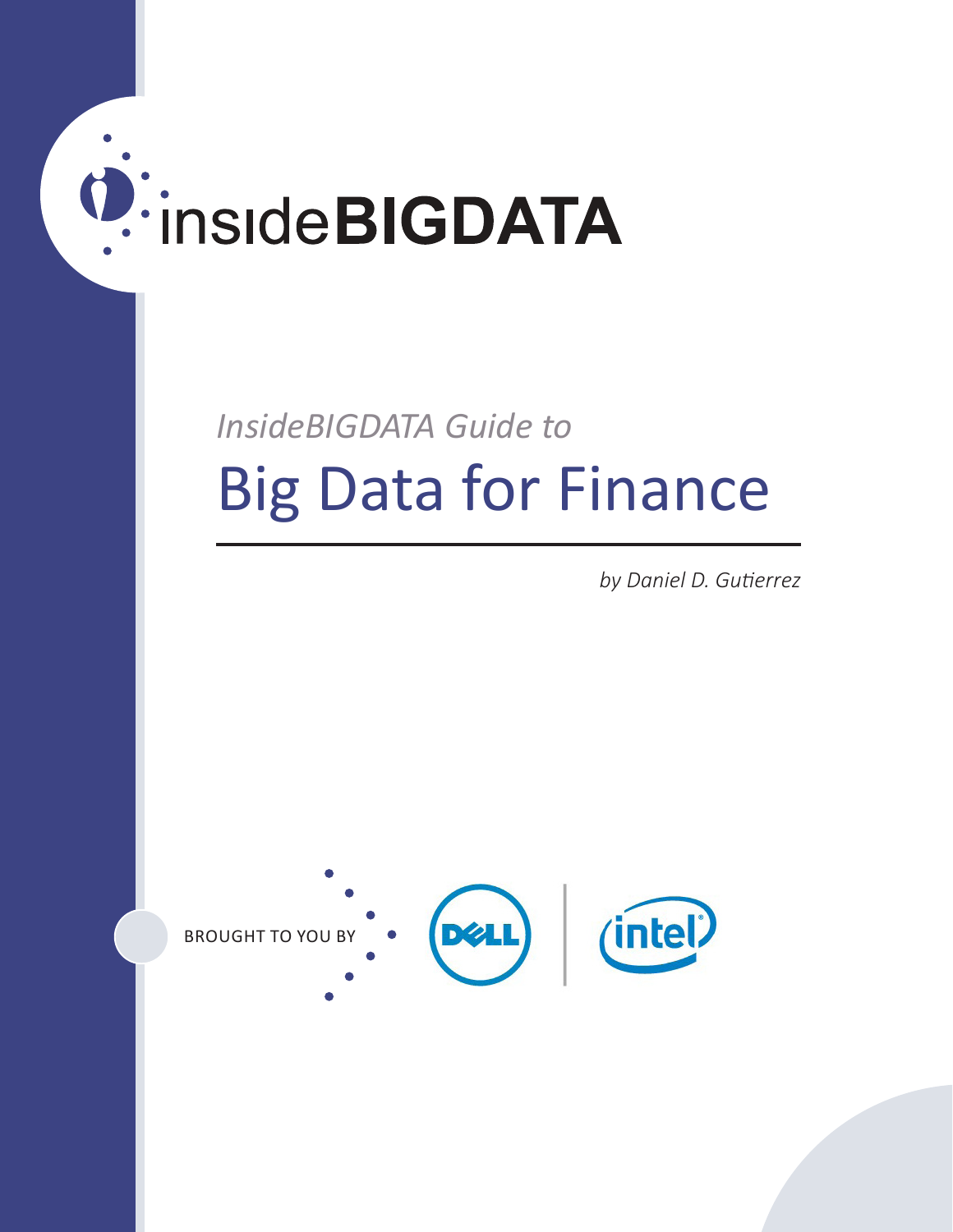

## Introduction to Big Data for Finance

According to the 2014 IDG Enterprise Big Data research report, companies are intensifying their efforts to derive value through big data initiatives with nearly half (49%) of respondents already implementing big data projects or in the process of doing so in the future. Further, organizations are seeing exponential growth in the amount of data managed with an expected increase of 76% within the next 12-18 months. With growth there are opportunities as well as challenges. Among those facing the big data challenge are finance executives, as this extraordinary growth presents a unique opportunity to leverage data assets like never before.

As the 3 V's of big data: *volume, velocity* and *variety* continue to grow, so too does the opportunity for finance sector firms to capitalize on this data for strategic advantage. Finance professionals are accomplished in collecting, analyzing and benchmarking data, so they are in a unique position to provide a new and critical service—making big data more manageable while condensing vast amounts of information into actionable business insights.

## **Contents**

| Introduction to Big Data                          |
|---------------------------------------------------|
| Retail Banking. 4                                 |
| Credit Scoring. 7                                 |
| Back Trading & Testing. 8                         |
| Adopting Big Data for Finance 9                   |
| Security Considerations. 12                       |
| <b>Regulatory Compliance</b><br>Considerations 13 |



Source – Exist.com 2013

*The proverbial 3 V's of big data: volume, velocity and variety and what constitutes each classification for the finance sector.*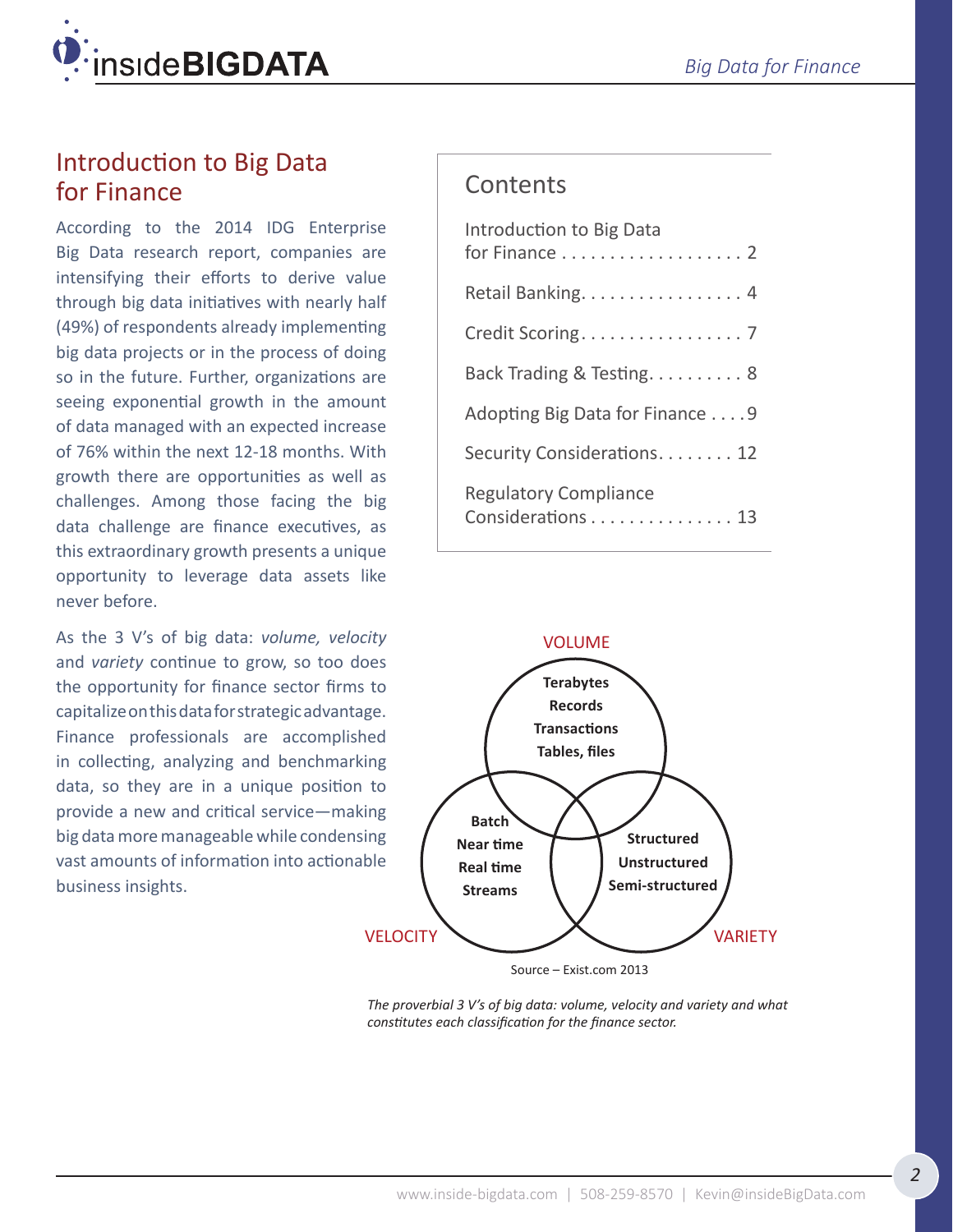

Although many perceive a financial industry mindset that's wary of change—it is the cautious adoption of big data technologies such as cloud solutions and Hadoop using the open source distribution model that will be transformative in many fundamental ways. Further, financial services firms that use business analytics efficiently and effectually will thrive in the current uncertain and fluctuating markets, while those that do not are likely to founder.

Financial services firms are discovering many innovative and strategic directions by consolidating data traditionally managed in departmental silos in order to more holistically analyze risk exposure, comply with regulatory mandates, and perform enterprise-level analytics. Traditional technologies such as relational database management systems make it challenging, many times impossible, to process growing volumes of data and make them accessible, actionable and elastic to changing requirements in terms of advanced analytics. Big data solutions that support evolving business and regulatory requirements by maintaining a network of growing data stores will become invaluable in their ability to be used for multiple purposes and to answer any query months or years from now.



In a recent research report, SunGard has identified ten trends shaping big data initiatives across all segments of the financial services industry:

1. Larger market data sets containing historical data over longer time periods and increased granularity are required to feed predictive models, forecasts and trading impacts throughout the day.

Big data solutions that support evolving business and regulatory requirements by maintaining a network of growing data stores will become invaluable in their ability to be used for multiple purposes and to answer any query months or years from now.

- 2. New regulatory and compliance requirements are placing greater emphasis on governance and risk reporting, driving the need for deeper and more transparent analyses across global organizations.
- 3. Financial institutions are ramping up their enterprise risk management frameworks, which rely on master data management strategies to help improve enterprise transparency, auditability and executive oversight of risk.
- 4. Financial services companies are looking to leverage large amounts of consumer data across multiple service delivery channels (branch, web, mobile) to support new predictive analysis models in discovering consumer behavior patterns and increase conversion rates.
- 5. In post-emergent markets like Brazil, China and India, economic and business growth opportunities are outpacing Europe and America as significant investments are made in local and cloud-based data infrastructures.
- 6. Advances in big data storage and processing frameworks will help financial services firms unlock the value of data in their operations departments in order to help reduce the cost of doing business and discover new arbitrage opportunities.
- 7. Population of centralized data warehouse systems will require traditional ETL processes to be re-engineered with big data frameworks to handle growing volumes of information.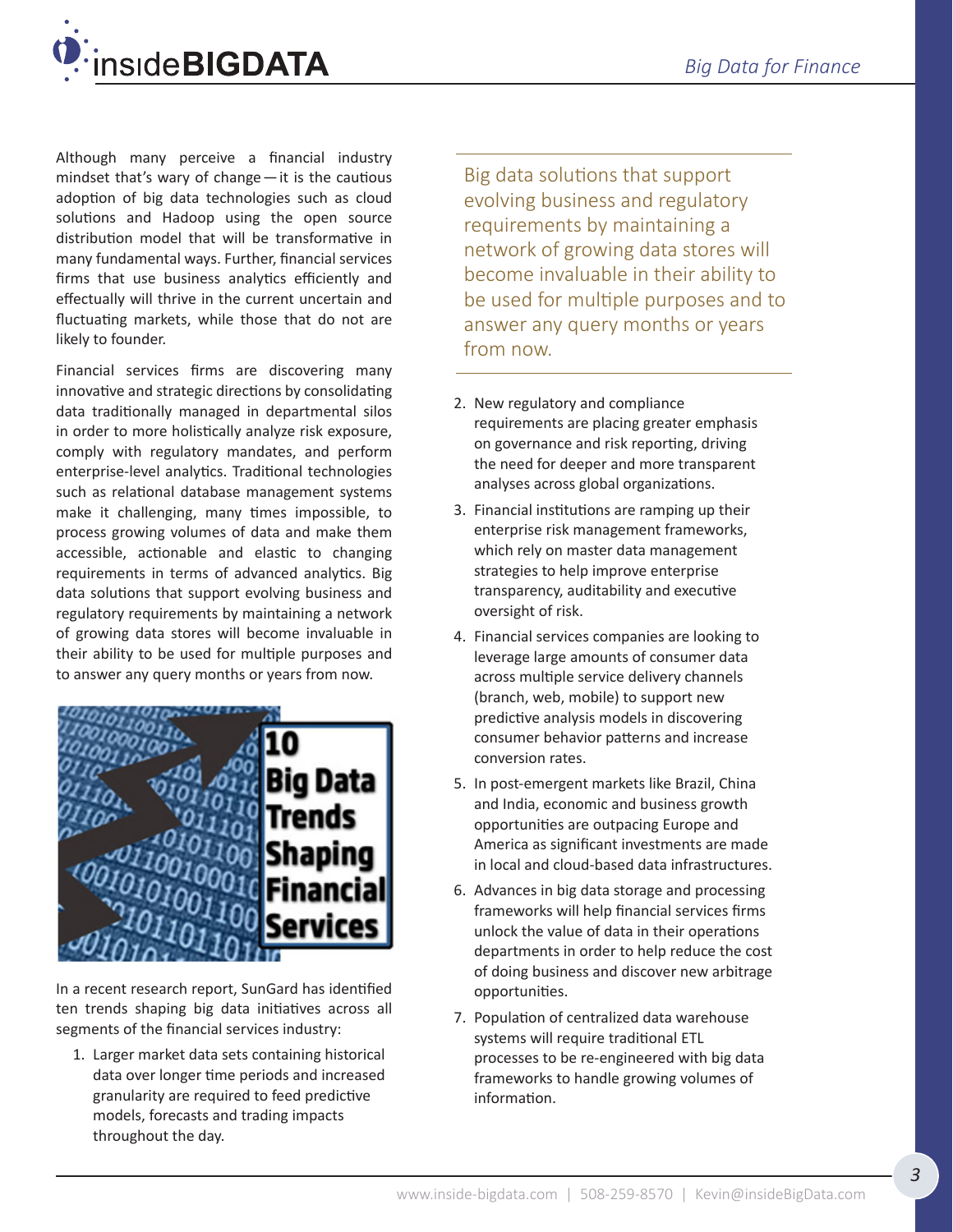<span id="page-3-0"></span>

Big data is an emergent trend driving investments in enterprise analytics, and correspondingly, analytic excellence is central to much needed innovation in today's financial services marketplace.

- 8. Predictive credit risk models that tap into large amounts of data consisting of historical payment behavior are being adopted in consumer and commercial collections practices to help prioritize collections activities by determining the propensity for delinquency or payment.
- 9. Mobile applications and internet-connected devices such as tablets and smartphone are creating greater pressure on the ability of technology infrastructures and networks to consume, index and integrate structured and unstructured data from a variety of sources.
- 10. Big data initiatives are driving increased demand for algorithms to process data, as well as emphasizing challenges around data security and access control, and minimizing impact on existing systems.

Big data is an emergent trend driving investments in enterprise analytics, and correspondingly, analytic excellence is central to much needed innovation in today's financial services marketplace. Business analytics applied to capital management, regulatory compliance, corporate performance, trade execution, security, fraud management, and other instrumental disciplines is the principal innovation platform to improving strategic decision making. Analytics and the ability to efficiently and effectively exploit the big data technology stack, advanced statistical modeling, and predictive analytics in support of real-time decision making across business channels and operations will distinguish those companies that flourish in uncertain markets from those that misstep.

The goal for this Guide is to provide direction for enterprise thought leaders on ways of leveraging big data technologies in support of analytics proficiencies designed to work more independently and effectively in today's climate of working to increase the value of corporate data assets.

# Retail Banking

Thanks in large part to the availability of data and the movement from in-person to online banking, today's banking institutions look very different from those of just a decade ago. As the scale of data is overwhelming traditional systems, banks must adapt to new technologies to unlock the power of their data.

Regulatory demands for banks have become much more stringent and the increased level of historical storage requirements have meant that banks must keep data for longer periods of time.

Banks have long been considered innovators when using data analytics to tackle numerous business challenges such as risk management, fraud detection and price discovery. Yet today, the volume of data is much bigger and more diverse than ever before. At the same time, regulatory demands for banks have become much more stringent and the increased level of historical storage requirements have meant that banks must keep data for longer periods of time. This complexity has necessitated new approaches and technologies leading to big data infrastructure.

There are a number of motivating factors for engaging big data technology in support of retail banking:

- The availability and scale of data is extraordinary and requires a new technology mindset.
- A significant transition from in-person to online banking resulting from the ease and affordability of executing financial transactions.
- A distinct need to collect and analyze this information in order to accurately assess risk and market trends.
- The availability of new data sources such as data from social media, blogs and other news feeds offer significant new opportunities. As with all online markets, banking is competitive and banks are interested in using any opportunity, identified through data, to cross sell and upsell customers.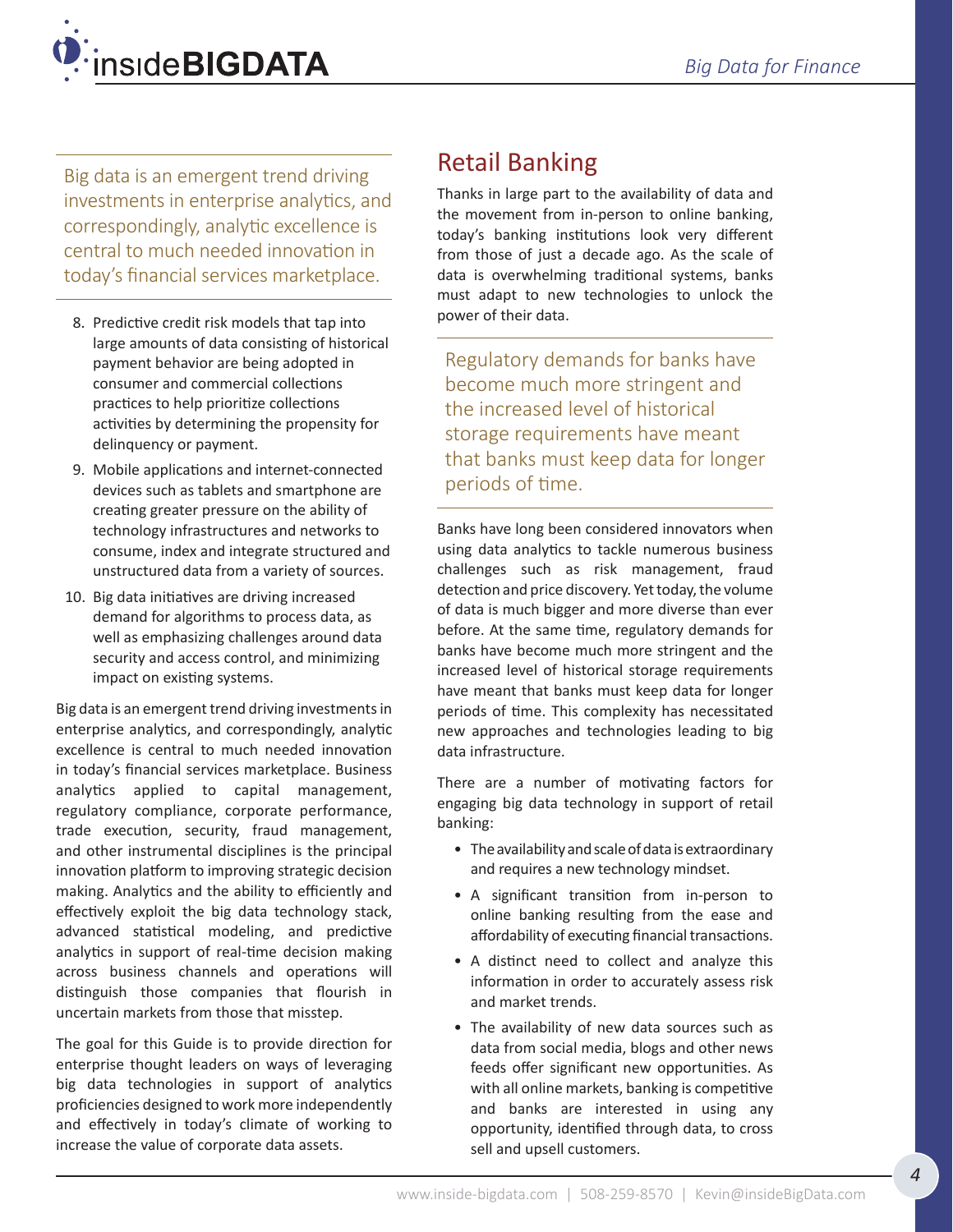

Coupled with the above motivations, there are a number of potential application areas for big data in retail banking:

- Since banks weigh the risk of opening new accounts versus the opportunity to hold deposits, big data can screen new account applications for risk of default. In addition, big data can identify high-risk borrowers for auto loans.
- Maximizing customer touch points leading to better customer service.
- Churn detection and avoidance.
- Cross-sell/up-sell using recommender systems.
- Monetize anonymous banking data in secondary markets.

Solving the challenging problem of customer churn is one good example of how big data can make a real difference for retail banking.

*"In 2012, over 50% of customers either changed their bank or were planning to change."*

– Global Consumer Banking Survey by Ernst & Young

Research shows that service quality is one of the most prominent reasons why customers switch banks. With credit card transactions, loyalty programs, and many other customer touch points, banks possess far more data about customers than any other industry, but in spite of all the data, customer-centric companies like banks are often unable to deliver effective personalized service. The main reason is the low level of customer intelligence.

The world is increasingly interconnected, instrumented and intelligent and in this new world the *volume, velocity,* and *variety* of data being collected is unprecedented. As the amount of data created about a consumer is growing, the percentage of data that banks can process is going down fast. Based on their engagement with

# **Banking on Big Data**



Percentage of banks that say the business driver for embracing big data is to enhance customer engagement, retention and loyalty



Percentage of banks that say that to increase their revenue, they need to better understand customers and big data will help them do so



Percentage of banks that say that having a real-time view of data provides a significant competitive advantage and believe that batch mode data is ineffective

BASED ON A SURVEY OF 183 BANKERS WORLDWIDE; SOURCE: NGDATA IN CONJUNCTION WITH FINEXTRA AND CLEAR2PAY

*Results of a global banking industry survey showing how banks see big data helping with business engagement.*

> popular consumer destinations like Amazon or Yelp, customers have expectations about similar experiences from the banking applications. Without deep know-how about their customers, banks may not be able to meet these expectations. The result? Lost revenue opportunities, low coupon redemption rates, lower share of customer's wallet and lost competitive agility. In a nutshell, not being able to gain insights from the goldmine of data means banks are allowing their competitors to identify critical business trends and act on those before they can, ultimately losing business.

> In summary, in order to advance the level of customer intelligence banks must:

- Leverage big data to get a 360 degree view of each customer.
- Drive revenues with one-to-one targeting and personalized offers in real-time.
- Reduce business risk by leveraging predictive analytics for detecting fraud.
- Achieve greater customer loyalty with personalized retention offers.
- Employ the power of big data without worrying about complexities and steep learning curves.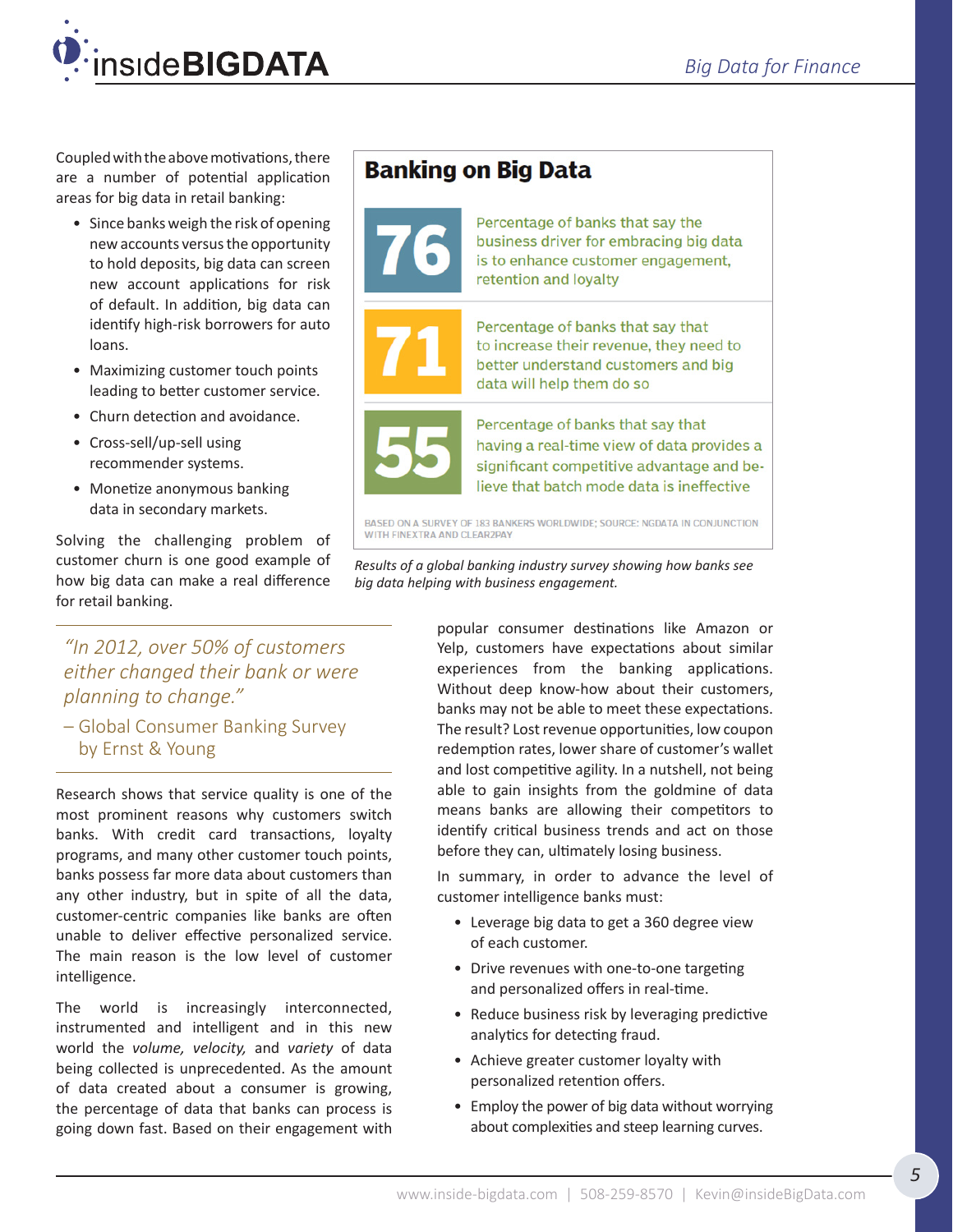

There are many quality software tools allowing banking institutions to reap the benefits of big data. For example, the Kitenga Analytics Suite from Dell is an industry leading big data search and analytics platform designed to integrate information of all types into easily deployed visualizations. With this content mining and analytics solution, banks are

Kitenga also helps to reduce the pain of solving big data problems by providing out-of-the-box capabilities for building search and analysis capabilities that work over big data assets.

able to transform complex and time consuming manipulation of web-scale data resources into a fast and intuitive process. Banks can harvest sentiments from Twitter feeds, blogs, news reports, CRM systems, and other sources, and combine them with demographic and regional data to better understand market traction and opportunities. Kitenga can be characterized with the following high-level feature set:

- **Analytics –** Sophisticated natural language processing (NLP), machine learning, predictive modeling, sentiment analysis, social network analysis, and visualization.
- **Search –** Interactive and intuitive. Search interface allows business analyst to explore and exploit all data resources.
- **Visualization –** Interactive web-based authoring empowers business users to perform analysis, visualize results and make decisions.

Kitenga also helps to reduce the pain of solving big data problems by providing out-of-the-box capabilities for building search and analysis capabilities that work over big data assets. These capabilities enable data analyst personnel to:

- 1. Author big data solutions by dragging-anddropping analysis components that operate over Hadoop for solving everyday problems.
- 2. Execute analytical pipelines that operate over Hadoop to scale up by scaling out
- 3. Monitor the jobs as they run

Kitenga is Hadoop-enabled for big data scalability and allows for integration of disparate data sources and cost efficient storage of growing data volumes. Kitenga can directly analyze Hadoop results using information visualization tools that bind directly to Hadoop Distributed File System (HDFS) files, as well as index the created data and metadata into a searchable form with embedded visualization capabilities. Kitenga acts as a wrapper of libraries on top of Hadoop, with a drag-and-drop interface to query, search, and analyze data directly against HDFS, without the need to create and script MapReduce jobs.

Kitenga enables financial institutions to integrate structured transaction data with a variety of unstructured private and public information sources to quickly discern patterns associated with fraud and immediately identify new transactions that meet the model and require additional review before being approved.

With the Dell Boomi master data management (MDM) solution, you can take the complexity out of integration. The software solution offers on-premise and cloud integration without appliances, software or coding for easier transfers between CRM and back-office applications.

In the banking industry, it's easier to provide customers with a more personalized experience when you have the latest data. But since so much of that data lives in so many places throughout a business, it's hard to make the best decisions quickly. With the Dell Boomi master data management (MDM) solution, you can take the complexity out of integration. The software solution offers on-premise and cloud integration without appliances, software or coding for easier transfers between CRM and back-office applications.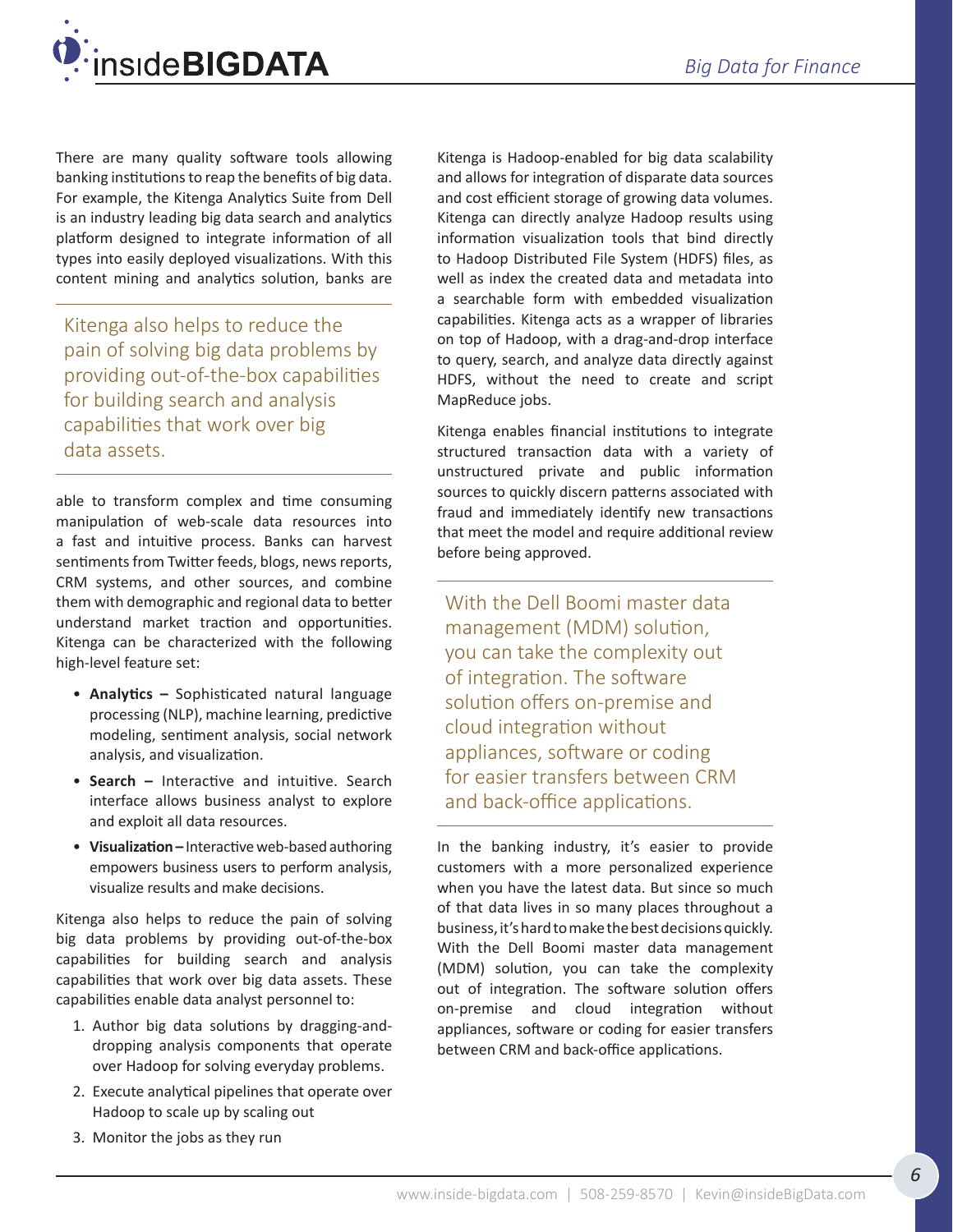<span id="page-6-0"></span>

# Credit Scoring

Historically, loan and credit scoring methodology employed by credit bureaus and used by banks and other financial institutions has been based on a five component composite score including (i) past loan and credit applications, (ii) on time payments, (iii) types of loan and credit used, (iv) length of loan and credit history and (v) credit capacity used. Until the big data revolution, this approach has seen little innovation in making scoring a commodity.

Today, new technology platforms have opened the doors for change in credit scoring and big data scoring services are beginning to be available. Loan and credit decisions are determined in seconds using automated processes based on machine learning algorithms. The breadth of data that can be used for credit scoring has expanded considerably. For each scoring decision, big data applications collect data from a broad range of external data sources ranging from social networks, e-commerce data, economic databases, micro geographical statistics and other sources. In some cases, big data scoring technology can use upward of 10,000 data points in real-time to asses a customer's creditworthiness.

As an extension to traditional scoring services, new technology companies using big data scoring are providing scoring-as-a-service options for online loan and credit decisions. This type of solution is provided to banks, debt collectors, e-commerce sites, leasing and other financial companies. These systems can integrate into the customer's existing systems and/or website.

For a valuable use case example of how big data has transformed the credit scoring arena, see the side bar "Credit Scoring at Novum Bank." To assess credit applications, Novum Bank in the Netherlands recently started using the Dell STATISTICA, the analytical software solution. In the interview, Chief Credit Risk Officer, Joop Bruinzeel talks about micro-credit, the importance of credit scoring and the use of analytical software.

# CASE STUDY

#### **Credit Scoring at Novum Bank** *by Marcel Wiedenbrugge*

Imagine you are active in the provisioning of (micro) credit and a customer wants to borrow temporarily a few hundred euros from you. How do you determine whether it makes financial sense to do business with this customer? For Joop Bruinzeel, Chief Credit Risk Officer (CCRO) at Novum Bank, this question is just another day's issue. As a provider of micro-credit, Novum Bank daily provides relatively small amounts (from €100 to €600) to customers where traditional banks have no interest due to a high risk profile. Properly set up and tuned credit risk management is essential.

For assessing credit applications, Novum Bank recently started using STATISTICA, the analytical software solution from StatSoft (now a part of Dell). In this interview I speak with Joop Bruinzeel about micro-credit, the importance of credit scoring and the use of analytical software.

#### **Why did you choose STATISTICA?**

**Joop:** *"Before I started working for Novum Bank, I immersed myself in modelling. I got back in touch with another company that was specializing in short-term loans and had (successfully) made use of STATISTICA. As the shareholders of Novum Bank required mature risk management, STATISTICA was perceived as a logical choice to go with."*

#### **What do you like about STATISTICA?**

**Joop:** *"The beauty of STATISTICA is that you can build decisioning models which you can test on older portfolios (also called backlog or backtesting). The workbench also offers the possibility to add your own insights to the models. That allows us to refine the models, so that we can achieve better results."*

[Read entire case study](http://www.statsoft.com/Company/Press-Room/STATISTICA-News/EntryId/579/Credit-Scoring-at-Novum-Bank-Data-Mining-defines-success-in-high-risk-lending) $1$ 

1 [http://www.statsoft.com/Company/Press-Room/STATISTICA-News/EntryId/579/Credit-Scoring-at-Novum-Bank-Data-](http://www.statsoft.com/Company/Press-Room/STATISTICA-News/EntryId/579/Credit-Scoring-at-Novum-Bank-Data-Mining-defines-success-in-high-risk-lending)[Mining-defines-success-in-high-risk-lending](http://www.statsoft.com/Company/Press-Room/STATISTICA-News/EntryId/579/Credit-Scoring-at-Novum-Bank-Data-Mining-defines-success-in-high-risk-lending)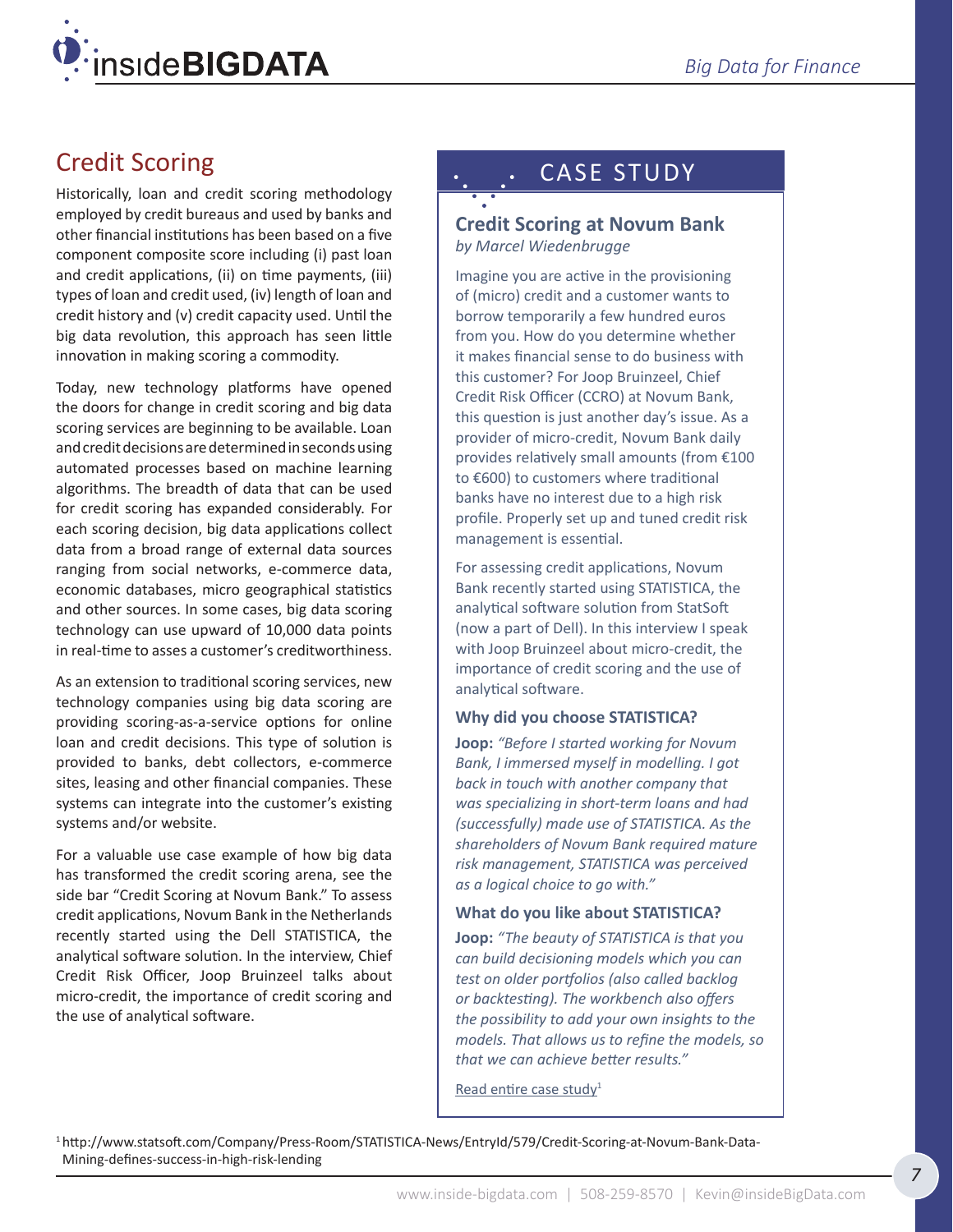<span id="page-7-0"></span>

# Back Trading & Testing

Another area of opportunity using big data technology is building back-testing software solutions. Back-testing refers to the process of testing a trading strategy, investment strategy, or predictive model using existing historic data. Back-testing is considered a special type of crossvalidation applied to time series data. The goal of back-testing is to estimate the performance of a strategy as if it had been employed during a prior period. This requires simulating past conditions with sufficient detail, making one limitation of back-testing the need for detailed historical data.

Since major markets produce massive amounts of messages per day, US financial markets for example produce around 50 billion data points per day, it is extremely computationally intensive task to process them. While back-testing is a computationally intensive task it is also easy to parallelize. Multiple trading days can be back-tested simultaneously making it an ideal candidate for big data techniques such as MapReduce. In order to complete back testing within a reasonable time in an environment like the mentioned example of US markets, big data architectures like Hadoop are an invaluable tool.

The Dell™ | Cloudera™ Solution powered by Intel is a good option for addressing the needs of back-testing software. Cloudera Apache Hadoop Distribution (CDH) Enterprise consists of tools for institutions that gather insights from vast data volumes and varied data types and find that managing large volumes of unstructured data exceeds the capacity and capabilities of traditional data intelligence systems. Aside from MapReduce, financial industry firms can perform interactive analysis on any data stored in Hadoop HDFS and HBASE with Cloudera Impala.

Intel has a long history with Hadoop—release 2.0 of its own Hadoop distribution in 2012. By aligning the Cloudera and Intel roadmaps in 2014, Intel created the platform of choice for big data analytics in order to help accelerate industry adoption of the Hadoop data platform and enable companies to mine their data for insights that inform the business.



*Intel has played an important role in the Hadoop industry, culminating with its alignment with Cloudera in 2014*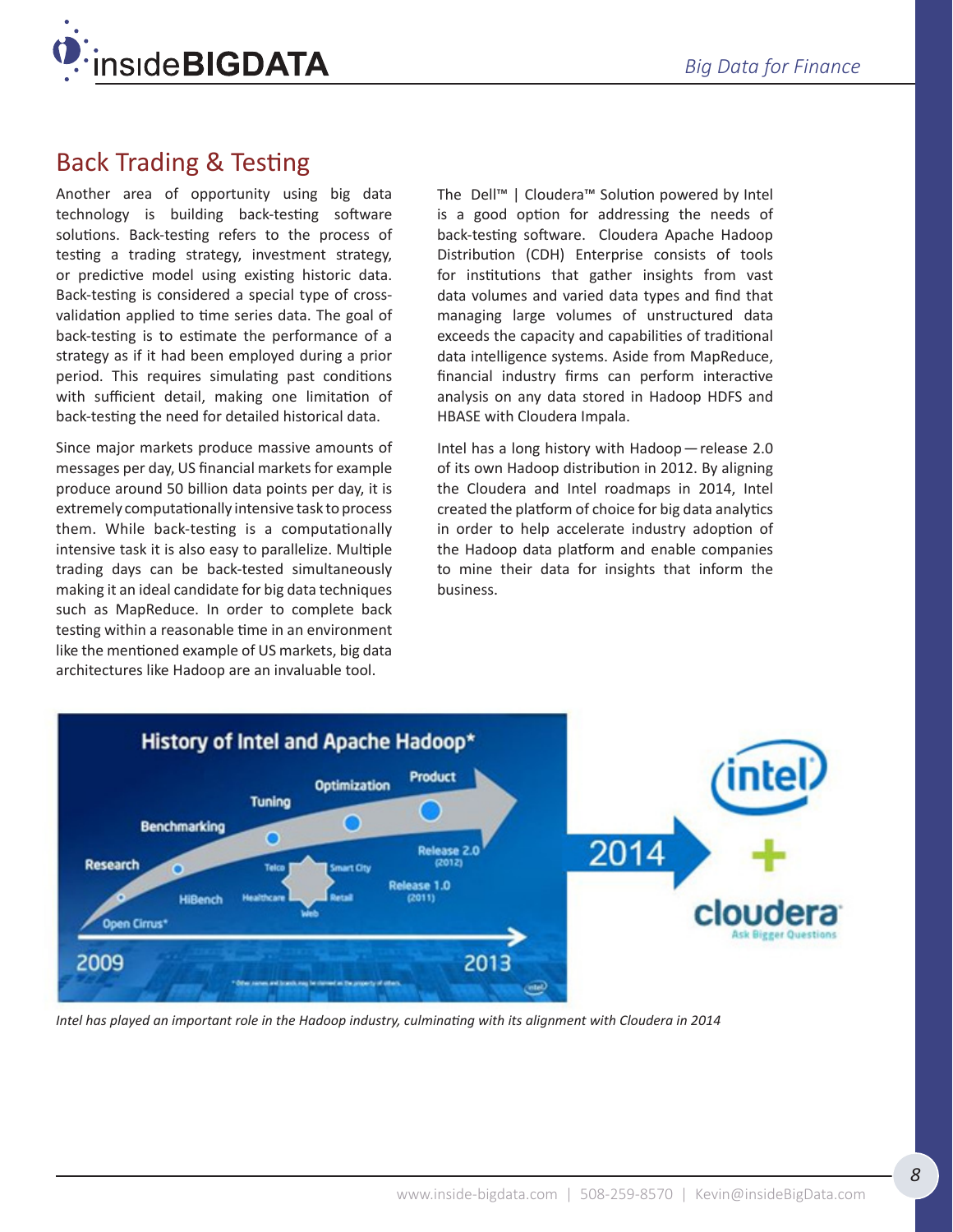<span id="page-8-0"></span>

# Adopting Big Data for Finance

The big data revolution has dramatically changed the financial services industry. The following driving factors have motivated the need for financial sector companies to collect, store and analyze massive volumes of data:

- **Changes in the delivery of financial products and services.** Customers no longer need to physically visit their local bank to make deposits, make investment decisions or complete their banking transactions. Buyers and sellers of stocks execute their trades online instead of relying on brokers. Individuals file their taxes using online tools versus meeting with a tax accountant to prepare and file. As the industry has increasingly moved online, it's become faster, easier, and more affordable for consumers to handle their own banking and financial transactions.
- The result of these trends is that financial services and products have become commoditized. Instead of establishing relationships with a local service provider, customers often choose the most convenient and inexpensive online offering available. Personal connections as a requirement for customer loyalty has changed dramatically. However, every action made by a customer can be captured and analyzed by organizations seeking to understand the behaviors and preferences of their customers as they would have traditionally done through in-person interactions—now however, the process has become digitized.
- **Increased volume of activity.** The ease and affordability of executing financial transactions via online mechanisms has led to everincreasing activity and expansion into new markets. Individuals can make more trades, more often, across more types of accounts, because they can do so with online tools in the comfort of their own homes, or on the go from a mobile device. Increased access and ease of use translates into increased volume of activity, which in turn translates into rapidly growing data volumes.
- It is important for banks, investment firms, and other financial services organizations to be able to collect and analyze this information in order to accurately assess risk and determine market trends. This became apparent during the market downturn of 2007-2008, when banks and brokerage houses scrambled to understand the implications of massive capital leverage and their ability to model and refine liquidity management. A single bank might capture internal transactions exceeding two billion per month, in addition to collecting public data of over a billion monthly transactions. These tremendous transaction volumes have made it nearly impossible to create models that take into account multi-year data sets using detailed data. Financial firms manage anywhere from tens to thousands of petabytes of data, yet most systems used today build models using only samples as small as 100 gigabytes. Relying on data samples requires aggregations and assumptions, resulting in inaccuracies in projections, limited visibility into actual risk exposure, instances of undetected fraud, and poorer performance in the market.
- **New sources of data.** The increased pace of online activity has led to the availability of new sources of data that are complex to consume, such as unstructured social media data. This information, if combined with individual financial transactions and history, can help to paint a holistic picture of individuals, families, organizations, and markets. Big data technologies are required to process these structured and unstructured data sources since using traditional relational database and data warehousing technologies for this purpose is no longer possible.
- **Increased regulatory compliance.** As result of more rigorous regulatory compliance laws, the financial services industry has had to store an increasing amount of historical data. New technology tools and strategies are needed to address these demands.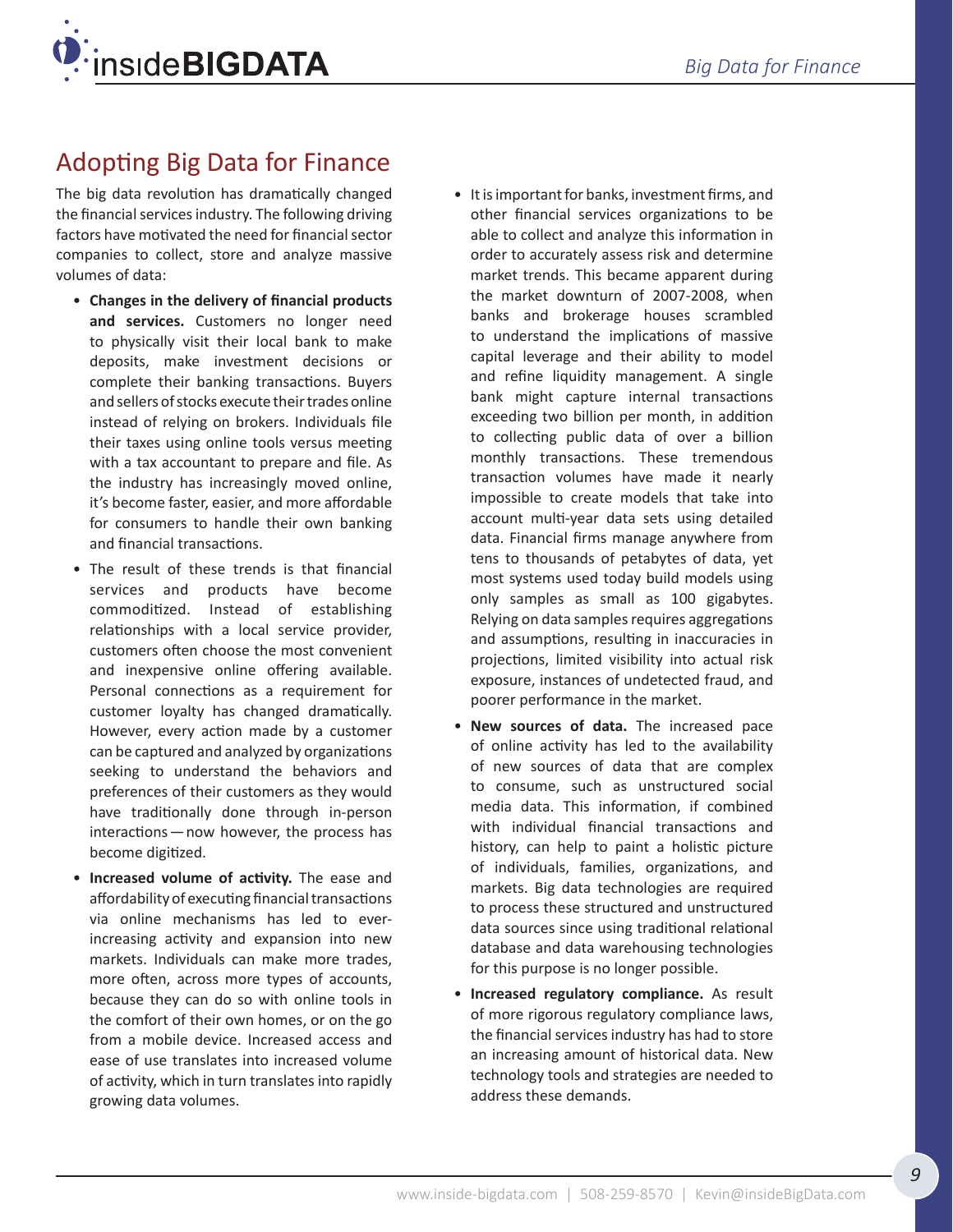

Not all industries are created equal when it comes to being able to put data to use. Some, like the construction industry, are constrained by the amount of data they can capture and even more hamstrung by their ability to get value from it. Others, like the finance industry, both generate a lot of data and can put it to use. In the graphic below from the U.S. Bureau of Economic Analysis, it is clear that the finance industry ranks highest in terms of its ability to use and obtain value from big data.

Determining the appropriate level of engagement for a big data deployment project is an important consideration toward insuring the success of the project. For example,



*Finance industry is highest ranking in terms of its ability to use and obtain value from big data.* 

department-level big data projects generally are more successful than large-scale initiatives which routinely fail. An incremental approach is better.

Here is a short list of guidelines toward the adoption of big data for finance:

- Develop methods and services for the valuation of data—and extend their role in compliance and internal control to the ethical and effective stewardship of data assets.
- Unite disparate data from a variety of systems designed to meet the diversity across regions regarding language, regulations, currency, time zone, etc.
- Use big data to offer more specialized decisionmaking support—often in real time—and decide when data can most usefully be shared with internal and external stakeholders and monetized as new products or services.
- To offset flat or declining revenue streams, financial services firms need to develop new big data centric products while also targeting existing products to new audiences.
- Use big data and its associated tools not only to identify risks in real time and improve forensic accounting abilities but also to evaluate the risks and rewards of long-term investment in new products and new markets.
- Gaining agility starts with an assessment of existing processes and systems. Financial industry firms must identify what existing practices will not support the progress they need. To get significant advantage in today's competitive landscape, they should pursue technologies that support new, innovative practices.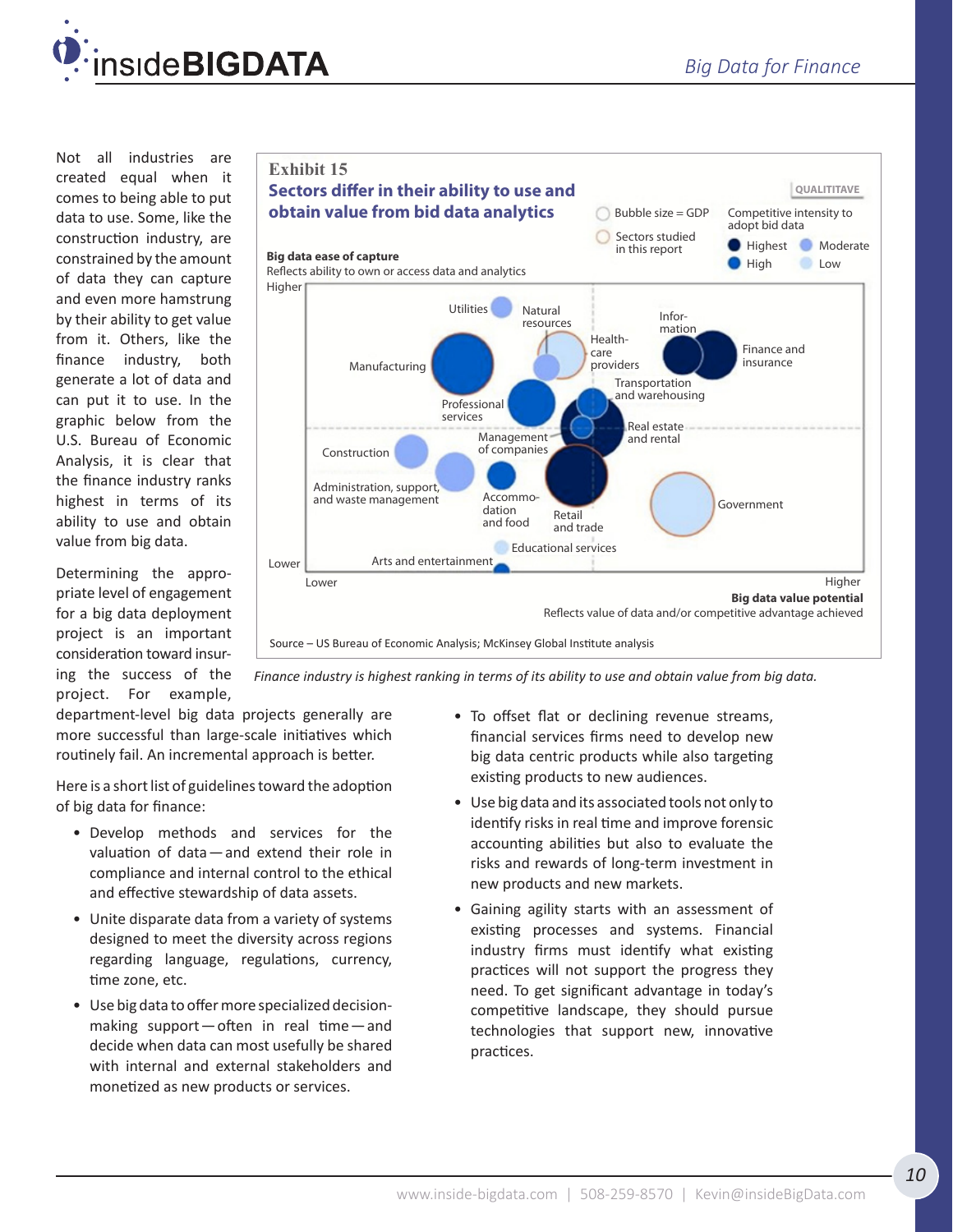

Spark is an open-source data analytics cluster computing framework built on top of HDFS. Spark serves as evidence of the continuing evolution within the Hadoop community—away from being a batch processing framework tied to the two-stage MapReduce paradigm to a more advanced in-memory, real-time platform.

Hadoop represents a good path for financial sector firms to adopt big data. With Hadoop, firms have access to a powerful platform providing both highly scalable and low cost data storage tightly integrated with scalable processing. Financial firms are now able to tackle increasingly complex problems by unlocking the power of their data. The capability to understand and act upon their data opens the door to a richer and more robust financial ecosystem.

A recent addition to the Hadoop ecosystem is Spark. Spark is an open-source data analytics cluster computing framework built on top of HDFS. Spark serves as evidence of the continuing evolution within the Hadoop community—away from being a batch processing framework tied to the two-stage MapReduce paradigm to a more advanced in-memory, real-time platform.

Now, these firms can better serve their customers, understand their risk exposure and reduce incidents of fraud. Here is a short list of benefits afforded by Hadoop to the financial services industry:

- Scalability to capture and analyze data previously untapped
- An economical way to store and process data
- A central repository for various data structures from existing and new data sources
- Operational efficiency by moving jobs to technology designed to process multiple data types
- The ability to ask different questions to improve decision making

By implementing a Hadoop solution, an organization processing approximately 20 billion events per day is able to significantly decrease operational costs: decreased storage costs from  $\sim$ \$17/GB to  $\sim$ 21 cents, experience a one year payback on the entire initiative.

The Intel Powered Dell™ | Cloudera™ Apache Hadoop Solution is a superb choice for lowering the barrier to adoption for financial institutions intending to use Apache™ Hadoop® in production. Dell Xeon based PowerEdge servers, Force10 networking, the linux operating system and the Cloudera Manager tools make up the foundation on which the Hadoop software stack runs.

You can start planning out your Hadoop infrastructure using one of the global network of Dell Solution Centers, technical labs that enable you to architect, create a proof-of-concept

Using StackIQ's Cluster Manager software the customer was able to rapidly provision and reprovision the servers to run the two different applications with various configurations. The use of Cluster Manager enabled the customer to complete more and higher quality tests than originally expected.

(POC), validate, and build data center solutions. In a recent POC for a large provider of financial data, Dell partnered with StackIQ to configure a 60-datanode cluster to compare two different big data technologies, Cassandra and HBase. Using StackIQ's Cluster Manager software the customer was able to rapidly provision and re-provision the servers to run the two different applications with various configurations. The use of Cluster Manager enabled the customer to complete more and higher quality tests than originally expected.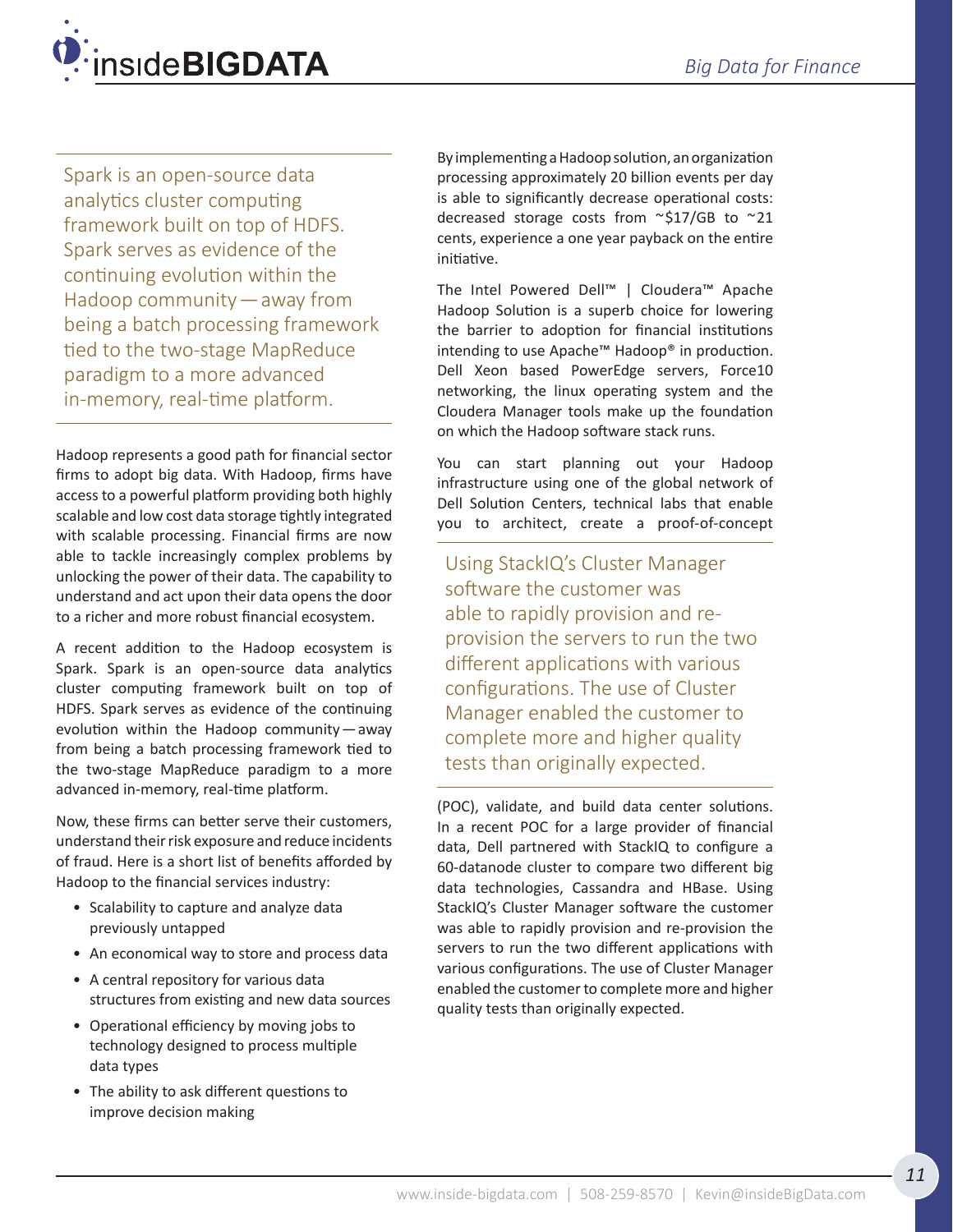<span id="page-11-0"></span>

# Security Considerations

An important application area where big data is taking a firm foothold in many financial industry firms is information security. In conjunction with the traditional 3 Vs of big data, financial industry firms must consider a fourth V: *vulnerability*. To manage big data effectively, you must keep it secure and compliant with regulatory requirements at all times (vulnerability). Protecting a vast and growing volume of critical information—and being able to search and analyze it to detect potential threats—is more essential than ever. As the software platforms (e.g. Hadoop) supporting this quantity of data move to mainstream use, managing their security and availability becomes a big data challenge in and of itself, requiring continuous diagnostics and monitoring.

The increasingly global nature of the financial services industry makes it necessary to comprehensively address international data security and privacy regulations.

Banking and financial institutions need to secure the storage, transit and use of corporate and personal data across business applications, including online banking and electronic communications of sensitive information and documents. The typical IT environment consists of a mix of new and legacy systems and applications across highly distributed networks of branch offices, call centers and web portals. Many of the traditional point security solutions that are deployed add complexity and management costs, and leave gaps between systems and applications that are highly vulnerable to attack. The increasingly global nature of the financial services industry makes it necessary to comprehensively address international data security and privacy regulations.

Financial institutions are top targets of cybercrime. While all types of businesses are vulnerable to attacks by criminals, it's the security breaches at financial firms that elicit the most media attention, public scrutiny and legislator consternation. When threats occur, it's more than financial loss at stake.

Customers question their trust in their bank's ability to provide security and protect their privacy. Hardearned customer loyalty diminishes. How can you detect fraud and stop attackers before they threaten your financial institution and its customers? Big data technologies can help by enabling financial firms to not only capture in near real time every event that occurs across the entire organization but also provide context to understand these events so information can be shared to better issue alerts of potential and actual threats.

Many finance industry firms are using big data to detect and/or prevent fraud. Big data supports what's known as continuous or behavioral authentication, a process that can help prevent fraud. Further, detecting security breaches using huge volumes of security data along with unstructured social media data, combined with new big data tools such as Hadoop, enables financial industry firms to be more proactive about security. Big data can enhance data security for the finance industry through:

- Understanding activity patterns among customers and the broader industry.
- Sharing of data critical especially about emerging attack vectors and threats.
- Increasing reliance on data to predict attacks, based on trends that are targeting the industry.

One particularly good solution for finance industry data security requirements is Dell's SharePlex Connector for Hadoop. Proactive security requires data analytics for a business intelligence advantage and essential decision-making insight. The Hadoop framework gives you that, but integrating data can be time consuming, providing only snapshots that quickly become out of date. SharePlex Connector for Hadoop loads and continuously replicates changes from an Oracle database to a Hadoop cluster—in near real time to Hive and HDFS, and in real time to Hbase. This gives you all the benefits of maintaining a real-time or near real-time copy of source tables, so your organization can efficiently and cost-effectively perform big data analytics in support of enterprise security.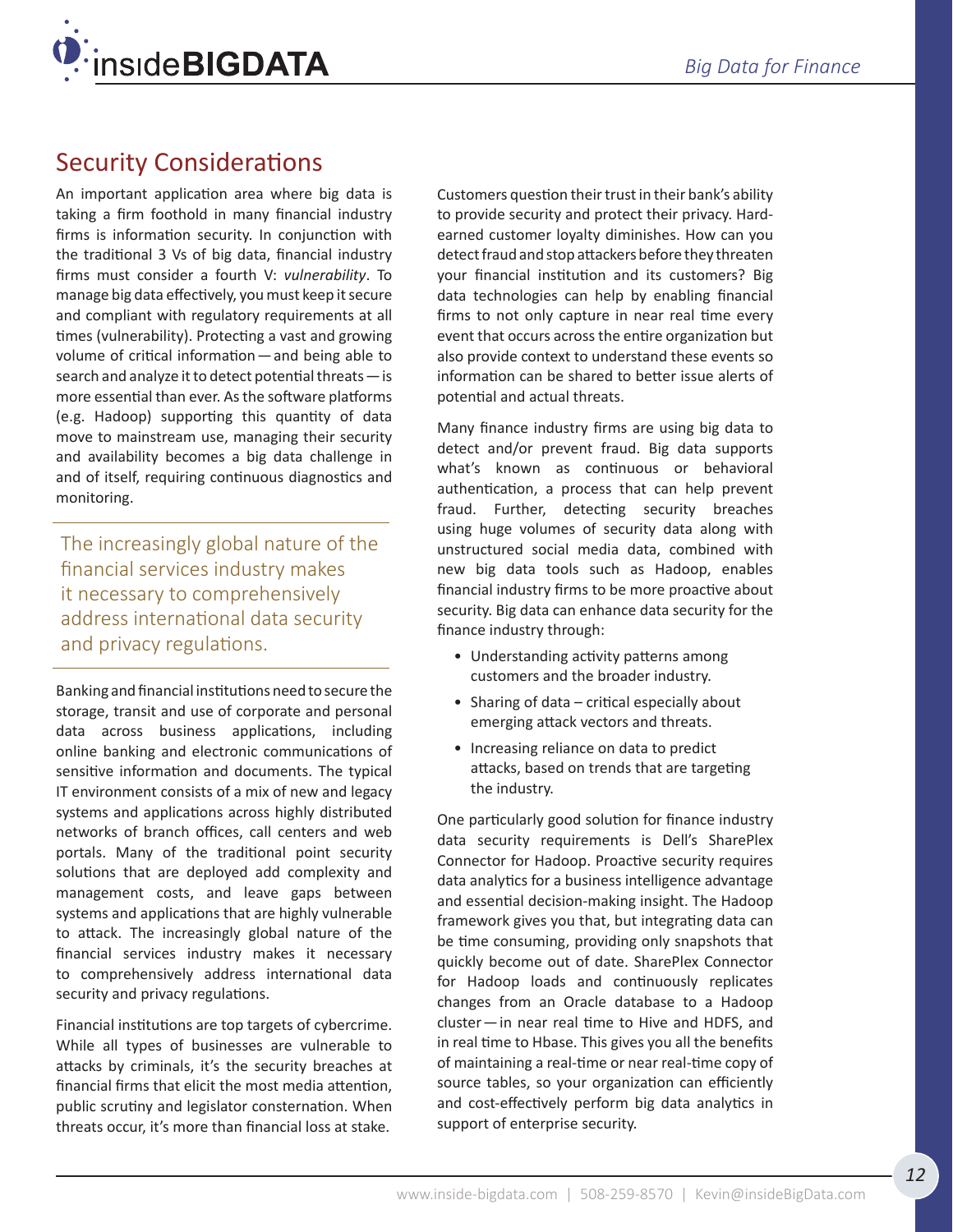<span id="page-12-0"></span>

# Regulatory Compliance Considerations

The regulatory environment under which banks operate adds substantial operational concern for the business. Stringent regulatory compliance laws have been put in place to improve operational

Financial industry companies have recognized that the key to optimizing their business operations in today's regulatory environment is a matter of maintaining an efficient and large-scale data management infrastructure.

transparency. With government regulation driving many business processes, banks have apprehension leading up to a national election because they don't know what direction the regulatory wind might blow. Currently, financial services organizations are held much more accountable for their actions, and are required to be able to access years of historical data in response to regulators' requests for information at any given time, specifically:

- The **Dodd-Frank Act** requires firms to maintain records for at least five years.
- **Basel** guidelines mandate retention of risk and transaction data for three to five years.
- **Sarbanes-Oxley** requires firms to maintain audit work papers and required information for at least seven years.
- **FINRA/Tradeworx Project –** SEC requires the creation of a real-time transaction monitoring system to detect potentially disruptive market activity stemming from high-frequency trading. A consolidated audit trail or CAT (for day after monitoring) by FINRA is to include orders, quotes, updates and cancellations, plus a real-time system by Tradeworx are two initiatives for market surveillance.

Further, these records must be available on demand, or in some cases must be normalized and sent to regulators proactively. Financial industry companies have recognized that the key to optimizing their business operations in today's regulatory environment is a matter of maintaining an efficient and large-scale data management infrastructure. This level of compliance can be addressed via big data technologies.

The wide reaching effects of the economic meltdown in 2008 were largely due to the lack of visibility into consumer actions and groups with related risk profiles, combined with the increased flow of consumer funds into financial firms. Financial industry firms, as well as the underlying economy, were more susceptible than statistical models had predicted. As a result, the finance world set out to find new classes of technologies that would allow them to manage and take advantage of evergrowing data sets. In the process, they evaluated the technologies deployed by large web concerns like Facebook and Google. In short, they found Hadoop: an open source software architecture that enables distributed parallel processing of huge amounts of data across inexpensive, commodity servers. With Hadoop, no data set is too big or complex.

Many of today's top financial services firms have already deployed Hadoop to create centralized datahubs combining large volumes of diverse and detailed data, crafting competitive advantage in several key business application areas.

Hadoop is a stable and dependable platform that financial organizations can trust for their big data requirements. Using big data solutions driven by Hadoop allows financial services firms to optimize capital leverage while maintaining the reserves required by regulators. Many of today's top financial services firms have already deployed Hadoop to create centralized data-hubs combining large volumes of diverse and detailed data, crafting competitive advantage in several key business application areas.